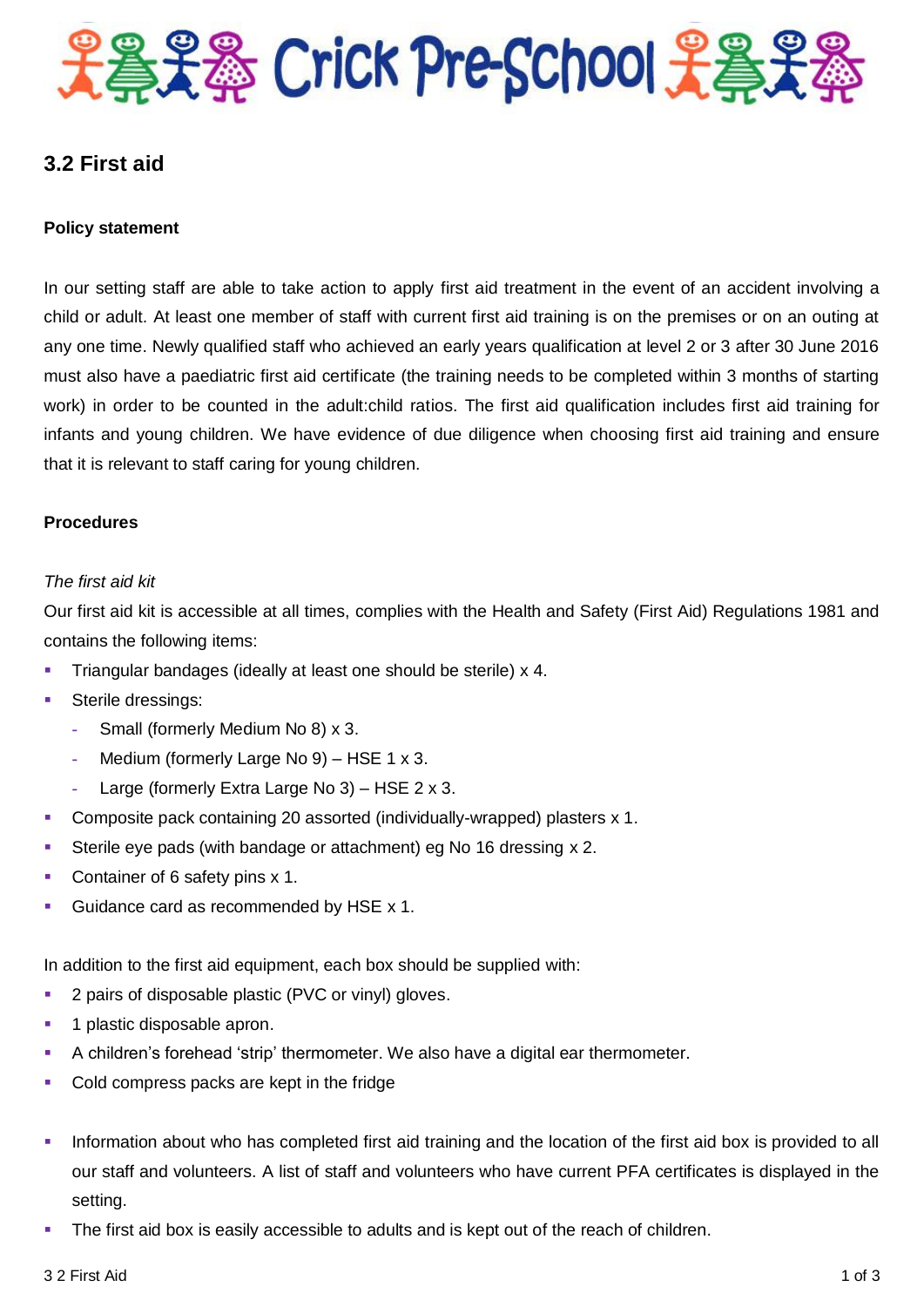# **S** Crick Pre-School 3

- The first aid box is checked monthly to ensure it has the correct contents and items have not expired. There is a named person in the setting who is responsible for checking and replenishing the first aid box contents regularly.
- Medication is only administered in line with our Administering Medicines policy. No un-prescribed medication is given to children, parents or staff.
- In the case of minor injury or accidents, first aid treatment is given by a qualified first aider.
- In the event of minor injuries or accidents, we normally inform parents when they collect their child, unless the child is unduly upset or we have concerns about the injury. In which case we will contact the child's parents for clarification of what they would like to do, i.e. whether they wish to collect the child and/or take them to their own GP.
- An ambulance is called for children requiring emergency treatment. We contact parents immediately and inform them of what has happened and where their child will be or has been taken
- At the time of admission to the setting, parents' written permission for emergency medical advice or treatment is sought. Parents sign and date their written approval.
- Accidents and injuries are recorded on a separate sheet for each child and on an collective sheet for the week, and, where applicable, notified to the Health and Safety Executive, Ofsted and/or local child protection agencies in line with our Recording and Reporting of Accident and Incidents Policy.

# **Legal framework**

Health and Safety (First Aid) Regulations (1981)

# **Further guidance**

- **First Aid at Work: Your questions answered (HSE Revised 2015)**
- Basic Advice on First Aid at Work (HSE Revised 2012)
- Guidance on First Aid for Schools (DfEE Revised 2014)

This policy was adopted at a meeting of Crick Pre-School Held on Last reviewed Date to be reviewed December 2022 Signed on behalf of the management committee

11<sup>th</sup> December 2019 8 th December 2021

Name of signatory and the Clare Thompson Role of signatory (e.g. chair/owner) Chair

## **Other useful Pre-school Learning Alliance publications**

First Aid Management Record (2016) & Accident Record (2017)